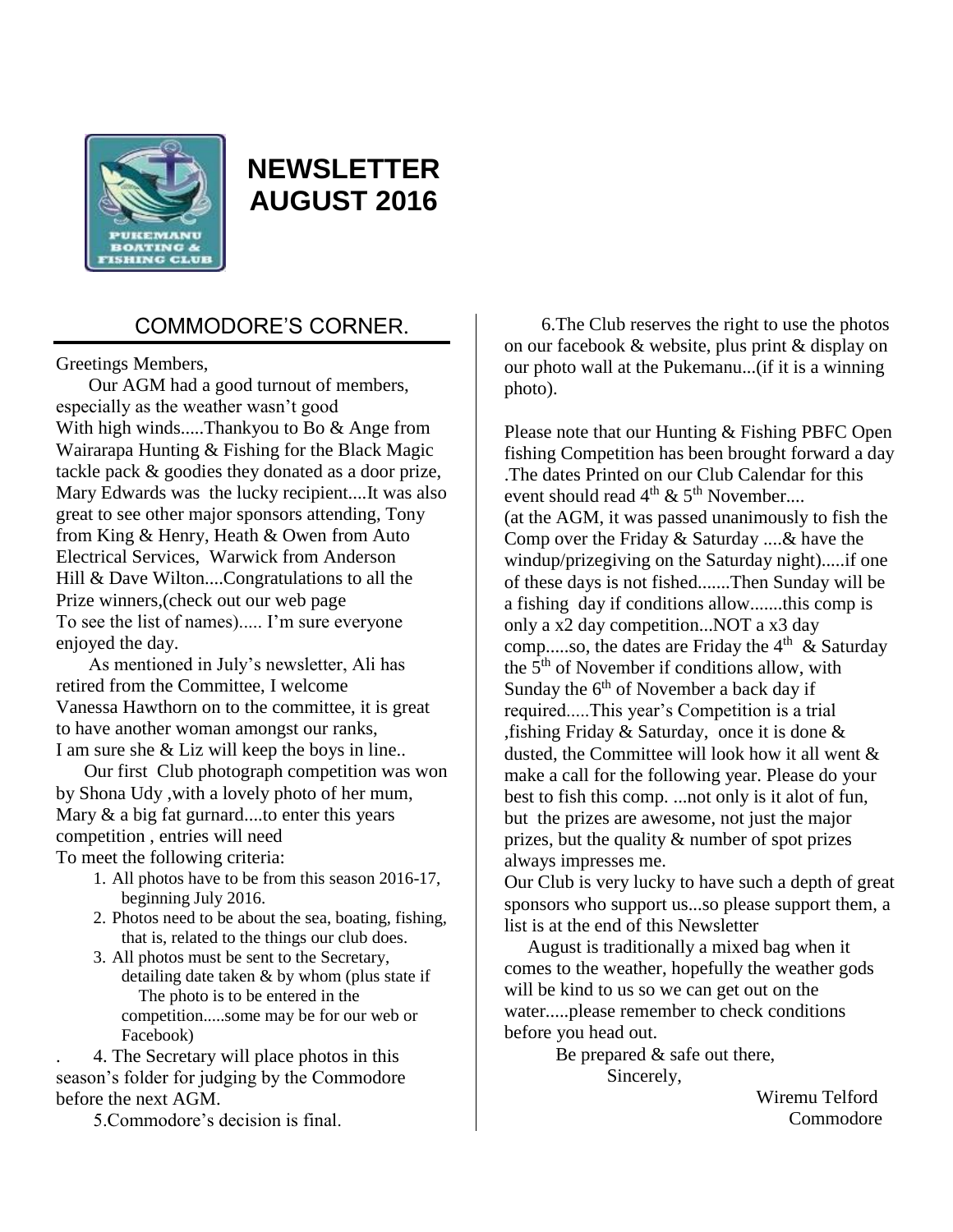# **Matters of interest from the Pukemanu Boating & Fishing Club AGM.**

The Electric Reel remit was passed unanimously.

A discussion, re: competition early start in November was held. It was agreed that the committee go ahead with a trial to do so for this year.

Subs are to remain the same as last year. \$50.00 discounted to \$40.00 per adult if paid before 30<sup>th</sup> September 2016. Intermediate 16-18 yrs half that of an adult. Children and grandchildren of a financial adult member are free. Tractor to stay at \$50.00 per year.

PBFC INC.Bank A/c :02-0680-0037359-00 Make sure you have your name as reference.

If you pay by the internet bank account notify Don by email at [pbfcinc@gmail.com](mailto:pbfcinc@gmail.com)  if you want your membership card sent quickly.

George Daines was nominated and awarded Life Membership to the club for all his work and contribution throughout the years.



### **CHAMPION ANGLERS 2015-2016**

| 1 <sup>st</sup> | John Leveridge  | 1501.586 |
|-----------------|-----------------|----------|
|                 | On: La Barca    |          |
| $2^{nd}$        | Heath Riddell   | 1412.59  |
|                 | On: Playmate    |          |
| 2rd             | Charlie Baldwin | 1372.695 |
|                 | On: La Barca    |          |

#### **CHAMPION LADY ANGLER**

Leisa Riddell 891.4 On: Playmate

### **CHAMPION JUNIOR ANGLERS:**

| 1 <sup>st</sup> | Quin Riddell         | 551.535 |
|-----------------|----------------------|---------|
|                 | On: Playmate         |         |
| 2 <sub>nd</sub> | Cohen Riddell        | 311.04  |
|                 | On: Playmate         |         |
| 2rd             | <b>Stacy Riddell</b> | 240.27  |
|                 | On: Playmate         |         |

### **HEAVIEST EDIBLE FISH:**

| George Daines | Groper | 15.08kg |
|---------------|--------|---------|
| On: Destiny   |        |         |

#### **HEAVIEST GAME FISH:**

| Charlie Baldwin | King Fish | $12.11$ kg |
|-----------------|-----------|------------|
| On: La Barca    |           |            |

.

### **PIN FISH:**

| Kahawai         | <b>Heath Riddell 2.420kg on 10/10/15</b> |
|-----------------|------------------------------------------|
| Gurnard         | Tane Hintz 1.10kg, on 7/11/15.           |
|                 | Heath Riddell 1.15kg, on 5/12/15.        |
|                 | Leisa Riddell 1.10kg on 5/12/15.         |
| <b>Trevally</b> | Heath Riddell 1.41kg on 7/11/15.         |
|                 | Mary Edwards 1.72kg on 7/11/15.          |
| <b>Bluenose</b> | Colin Robinson 4.21kg on 7/11/15         |
| Kingfish        | John Leveridge 9.31kg on 12/7/15         |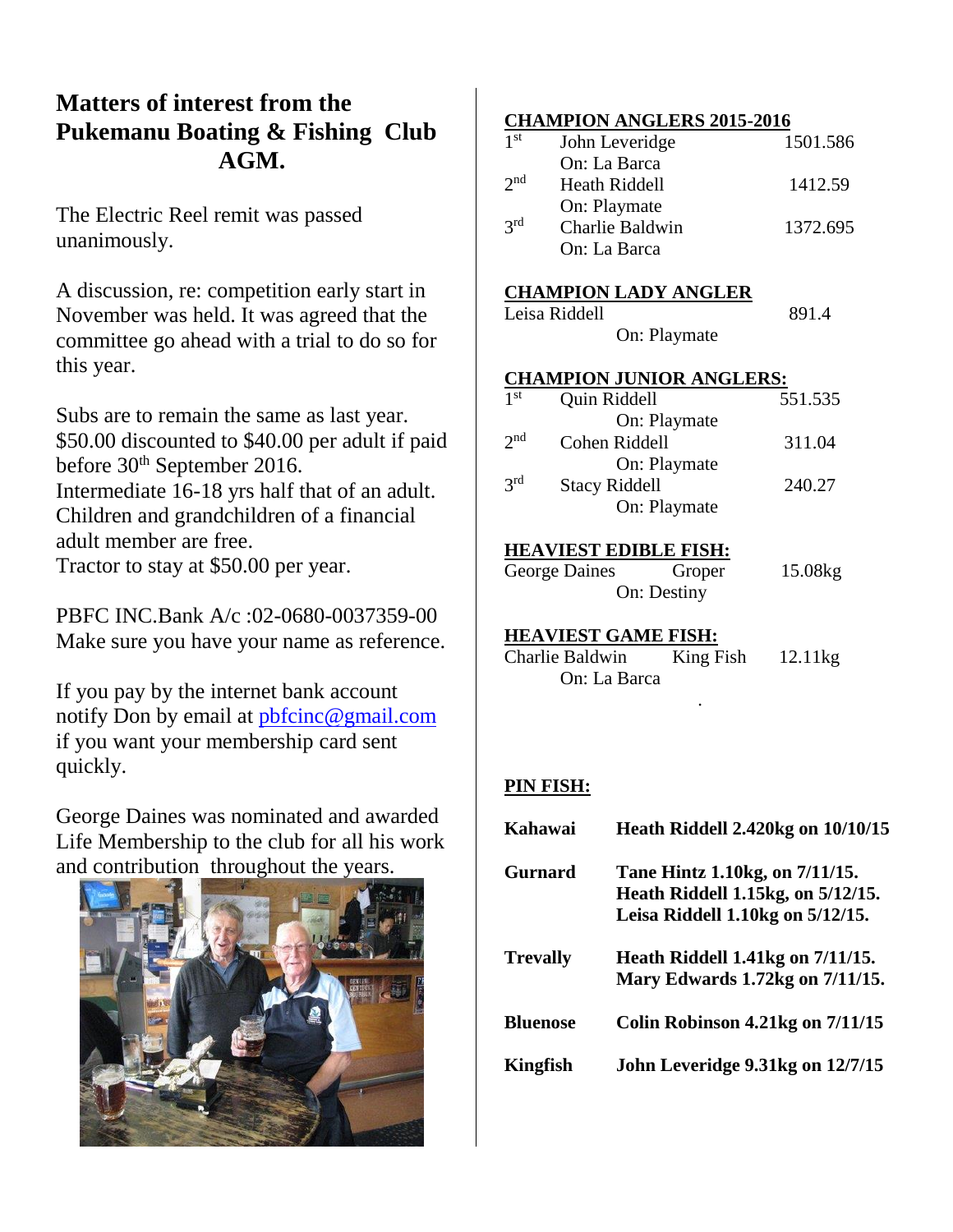# July Club Results

No Competition.

## FACEBOOK.

To all you techno people that do facebook. Liz Warren has now got a PBFC Facebook page up and running. Jump in and have a look or like!!! Or something like that. Thanks to Liz for setting this up.

## CHARTER.

It was discussed at committee, that a charter be arranged for Women members of our club. To assist with interest on numbers could you please get in touch with Tony Kerr our Club Captain. If numbers are not sufficient we may expand this to wives and partners of members.

[selectsigns@xtra.co.nz](mailto:selectsigns@xtra.co.nz) or 0274987991



On **Sunday 28th August** starting at 10am there is to be a briefing at Ngawi on the use of our tractor. Key holders are asked to please attend. Bring along anyone that you use to launch your boat or may drive it in the future, as this will be helpful to them as well.

All the winter maintenance has now been done and the tractor is all fuelled up and ready for a break in the weather. This is a valuable asset for the club, please make the effort and attend.

George Daines reported that the leading markers at Sandy Bay are still in the progress of being repaired, so just keep your eyes open when fishing out of there. He also said that the CPMRA are in the process of setting up a VHF Base Station at a nearby residence which will be for emergency situations only, I will publish the Call Sign once it has been confirmed.



A blonde notices that her coworker has a thermos, so she asks him what it's for. He responds, "It keeps hot things hot and cold things cold."

The blonde immediately buys one for herself. The next day, she goes to work and proudly displays it.

Her coworker asks, "What do you have in it?"

She replies, "Soup and ice cream.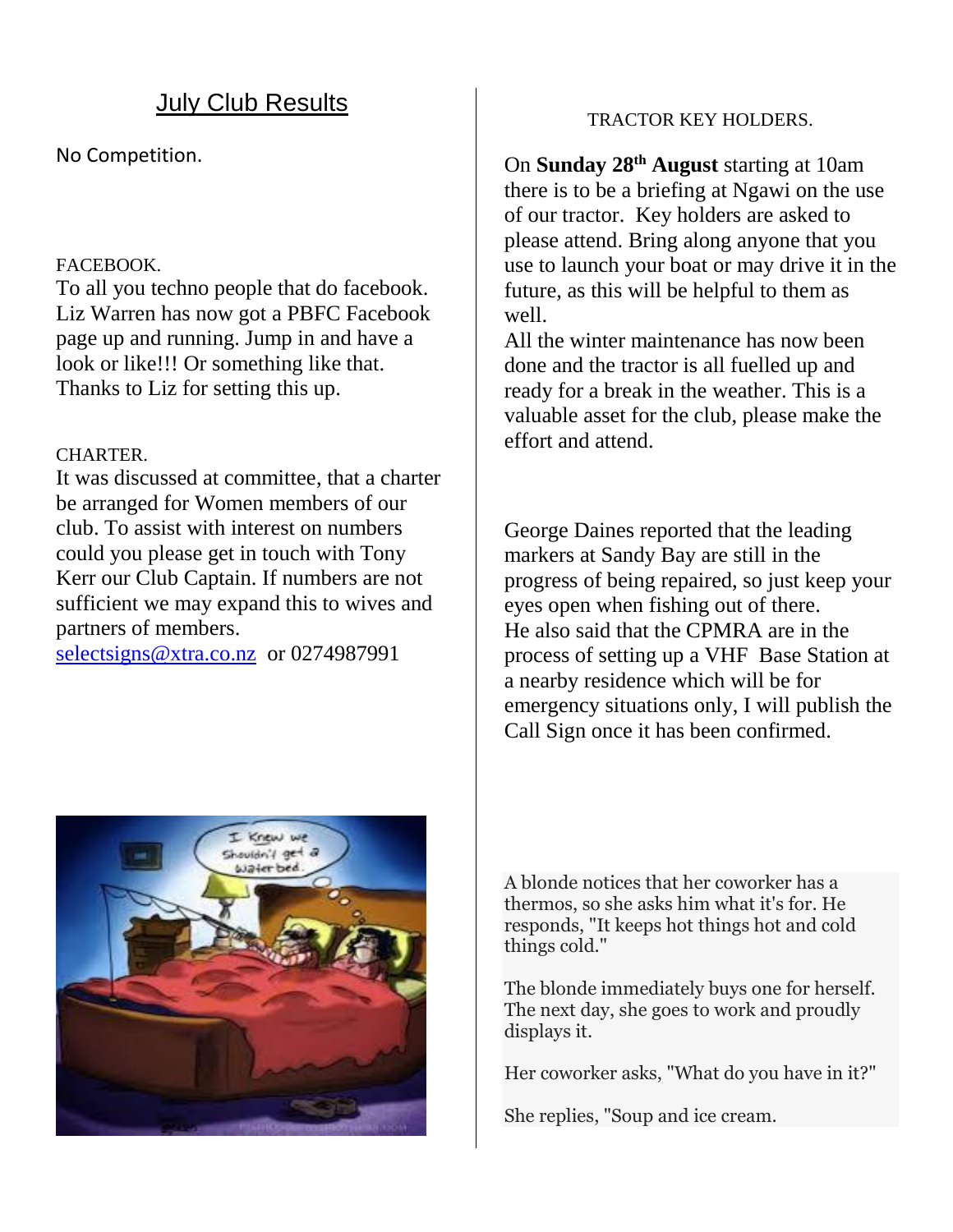# NEXT COMPETITION DATE:



**13th -14th August**

## **TIDE & RADIO INFORMATION:**

|            | <b>Saturday</b> | <b>Sunday</b> |
|------------|-----------------|---------------|
| High Tide: | 12:57 pm        | $1:40$ pm     |
| Low Tide:  | $6:39$ am       | $7:20$ am     |

### **BITES TIMES.**

**Sat 13th**

 **Major Bite 6:42-8:42 am**

**Minor Bite 9:47 am-12:47 pm**

**Sun 14th Major Bite 7:31-9:31 am**

 **Minor Bite 10:33 am-1:33 pm**

**Radio Watch Channel 4.** 

**First call up from 7.30 am.**

**Contact: Radio will be monitored by someone from the committee.**

**Weigh Master.** 

**Brendan and Liz Walker** : **33 GREY STREET MARTINBOROUGH 06 3069 615** 

## Heaviest Weights 2015- 2016

| <b>HEAVIEST FISH:</b> |                      |            |
|-----------------------|----------------------|------------|
| <b>Barracoutta</b>    | Warren Edwards       | 4.35kg     |
|                       | On: Flipper          |            |
| <b>Blue Cod</b>       | Ian Warren           | 2.885kg    |
|                       | On: JayJay           |            |
| <b>Blue Nose</b>      | Colin Robinson       | 4.21kg     |
|                       | On: Hit & Run        |            |
| Groper                | George Daines        | 15.08kg    |
|                       | On: Destiny          |            |
| Gurnard               | <b>Heath Riddell</b> | 1.15kg     |
|                       | On: Playmate         |            |
| Kahawai               | Liz Warren           | 2.90kg     |
|                       | On: JayJay           |            |
| Kingfish              | Charlie Baldwin      | 12.11k     |
|                       | On: LaBarca          |            |
| Red Cod               | Derek Williams       | 1.34kg     |
|                       | On: JayJay           |            |
| Snapper               | Charlie Baldwin      | $2.25$ kg  |
|                       | On: LaBarca          |            |
| Terakihi              | Gary Warren          | $2.775$ kg |
|                       | On: JayJay           |            |
| Trevally              | Mary Edwards         | 1.72kg     |
|                       | On: Flipper          |            |
| Trumpter              | Gary Warren          | 4.95kg     |
|                       | On: JayJay           |            |

#### **PHOTOGRAPHIC COMPETITION WINNER:**

S Edwards \$200.00 Noel Leeming voucher

**DICK OF THE YEAR WINNER:**  Allan Cundy

**DD HULLS CUP WINNER FOR 2015-16** Don Finlayson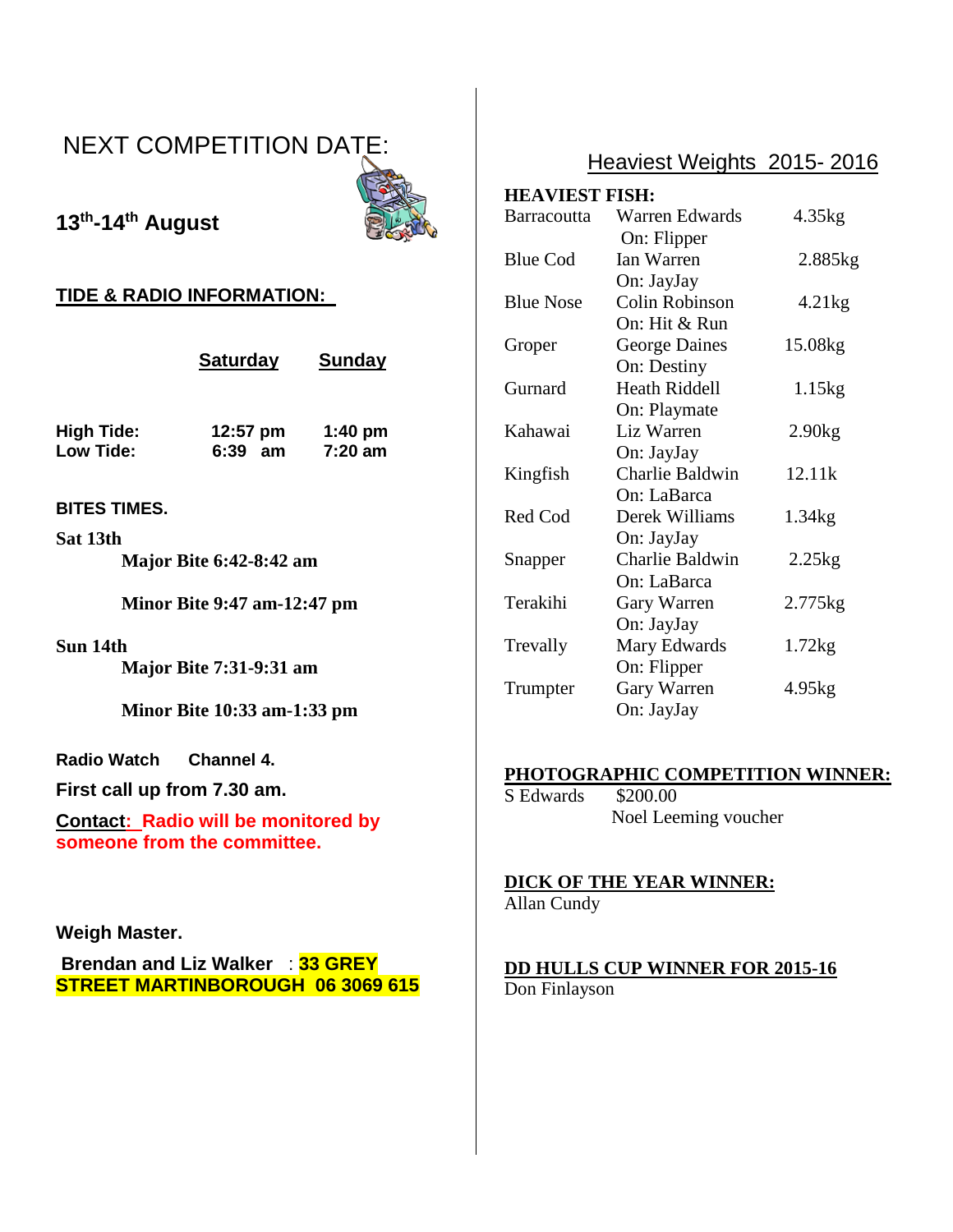

**Charlie and John along with the rest of the La Barca crew celebrating a successful 2015.**

**Door prize winner: M Edwards Prize courtesy of Hunting & Fishing (Masterton)**





**John was allowed first dibs at the savaloys too!!!**

## Snapper Spring Rolls Makes 20



### **Ingredients**

1 packet of spring-roll wrappers

1 jar jalapeños – drain 20 jalapenos on a paper towel

Cheese (whatever flavour you prefer), sliced into 20 2cm-wide by½cm thick (roughly) strips

500g fresh snapper fillets, cut roughly into 20 3cm-wide pieces

# Oil for frying

**Dipping Sauce**

 $\frac{1}{2}$  cup sweet chilli sauce and juice of  $\frac{1}{2}$  lime mixed together

### **Method**

You can use a deep fryer, wok or deep pot for frying. Preheat your oil. If using a wok or pot, make sure you use enough oil to come half-way up the sides. Keep your spring-roll wrappers under a damp cloth to prevent them drying out. Use one sheet at a time.

Put one piece of fish in the bottom corner, then place a slice of cheese followed by jalapeno (tear the jalapeno at one end and lay out flat) on top. Start rolling your spring roll; fold in both sides and finish rolling. Wet the end of the wrapper to seal it.

Fry until golden and serve with the sweet chilli and lime dipping sauce. ENJOY!

Substitute snapper with any similar white flesh fish.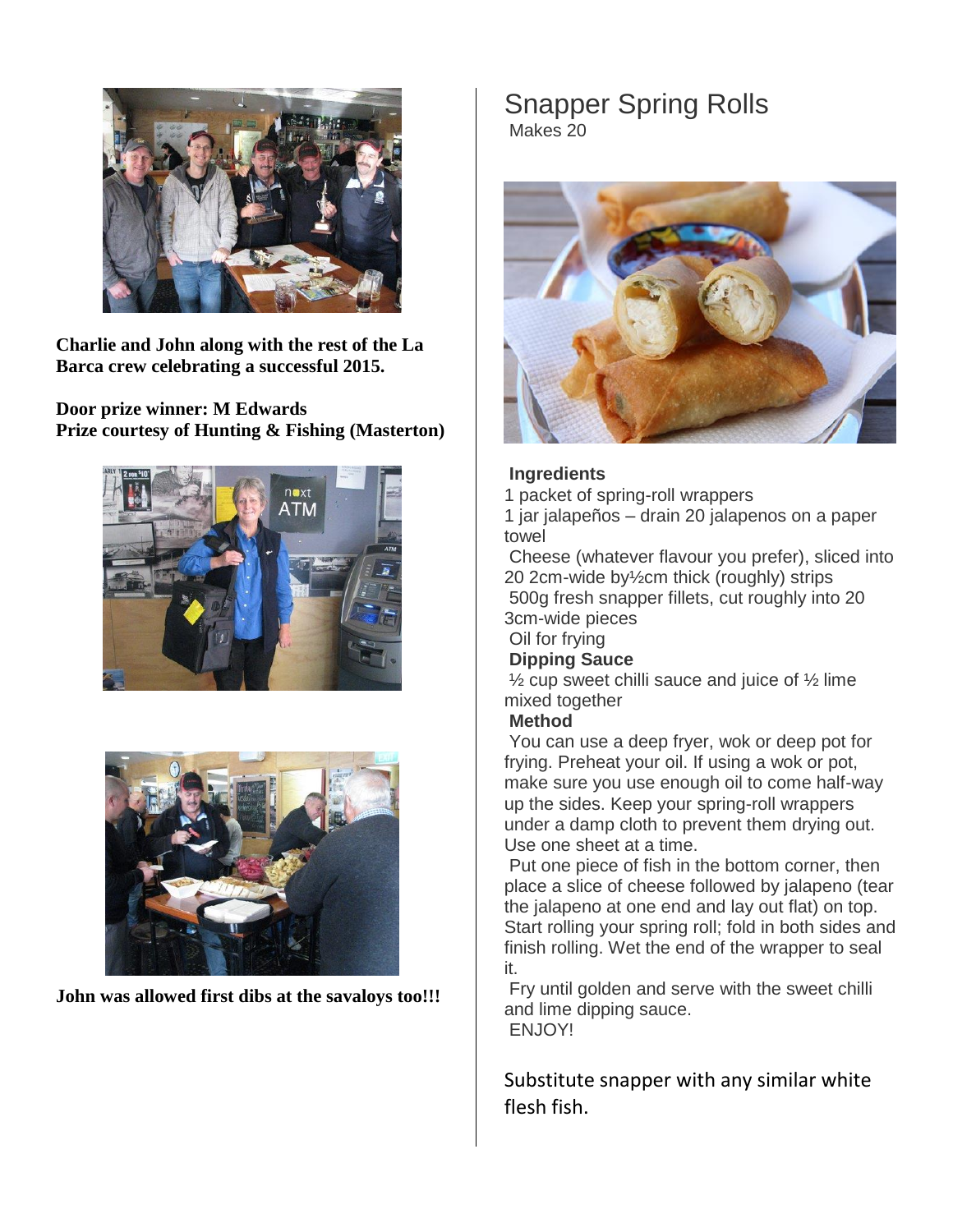# How to catch Tarakihi



Like most fishermen, I enjoy trying out all the new techniques that have become popular in recent years such as soft-baiting, stick-baiting and mechanical jigging. Having so many exciting options on offer can make it easy to forget the basics: a simple two-hook flasher rig with a piece of bait. However, this simple approach has never stopped working and I still enjoy using it, especially when targeting tarakihi.

Indeed, as a Wellington charter operator I find it hard to look past the humble tarakihi. They are often readily available, tasty to eat, great fun to catch all year round, and are what I call a 'get outta jail fish' – when all else fails, it's off to the tarakihi grounds we go!

Tarakihi are abundant around most of New Zealand, on both foul and soft bottoms, and there are two different species: king tarakihi and the more prolific common tarakihi. King tarakihi are found in deeper water, mostly around the larger offshore reefs such as the Three Kings and Ranfurly Banks, but here I will explain how I fish for the more common tarakihi, which we get down here in Wellington and can be caught in depths anywhere from 120 metres plus.

Use your sounder If the tides aren't too strong, you can enjoy great success drifting in 70-120m of water, especially if there is some low-lying broken foul in the area. You will catch larger fish the deeper you go, including fish over 2kg. However, the main way I like to fish for them is

by anchoring up in 20-70m of water on the side or edges of foul ground. I usually choose my depth according to how fast the tide is running: the smaller the tide, the deeper I go. Using your sounder, take some time to have a good look around the area you've chosen to fish, as they are a schooling fish and can be very localised. Look for sign on the bottom and up into midwater; tarakihi usually show up as quite a solid mark. On my sounder they show up as blue and red – and don't forget they can be up off the bottom by as much as 15m sometimes. When I was trout guiding down south I got to learn where fish sit in the current. Fish in general are quite lazy, so if you think of a reef in the ocean as a rock in the river, the fish will often sit behind/down-current in the lee, or sometimes directly in front of the rock, letting the food come to them. It's a good starting point for all of my fishing efforts, and more often than not I will find fish at the tail end or in front of a rock or reef. Once you have located a likely-looking group of suspects, try to position the boat on top of them (I stress 'the boat' not the anchor). Using the tracking lines on your GPS, or by placing a waypoint over where you want to be, figure out how fast and what direction you are drifting with the wind and tide. Drop your anchor up ahead of the drift line as far as you think necessary. It doesn't matter if you're a bit further up than you want to be, as you can always let some more rope out to drop the boat back into just the right position. Never be scared to reposition the boat if you feel you haven't hit it just right: I quite often re-set two or three times until I'm happy with my position. With the boat correctly located, you're halfway there. The next thing to do – and quite possibly the most important thing – is to berley. I'll send the berley down to the bottom and pull it up roughly 10 per cent of the depth: if I'm in 30m I'll pull it up 3m off the bottom; in 50m I'll pull it up 5m and so on. Now it's time to get the gear out. I've taken to using a reel filled with 10-15kg braid and matched to a medium-taper rod (something with a softer tip, as tarakihi quite often give little bites and even swim upwards, giving you a slackline bite. Braid and a softer rod help you to feel what is going on down there. Use a dropper/ledger type rig with two or three small, strong recurved hooks – 2/0 to 3/0 seems to do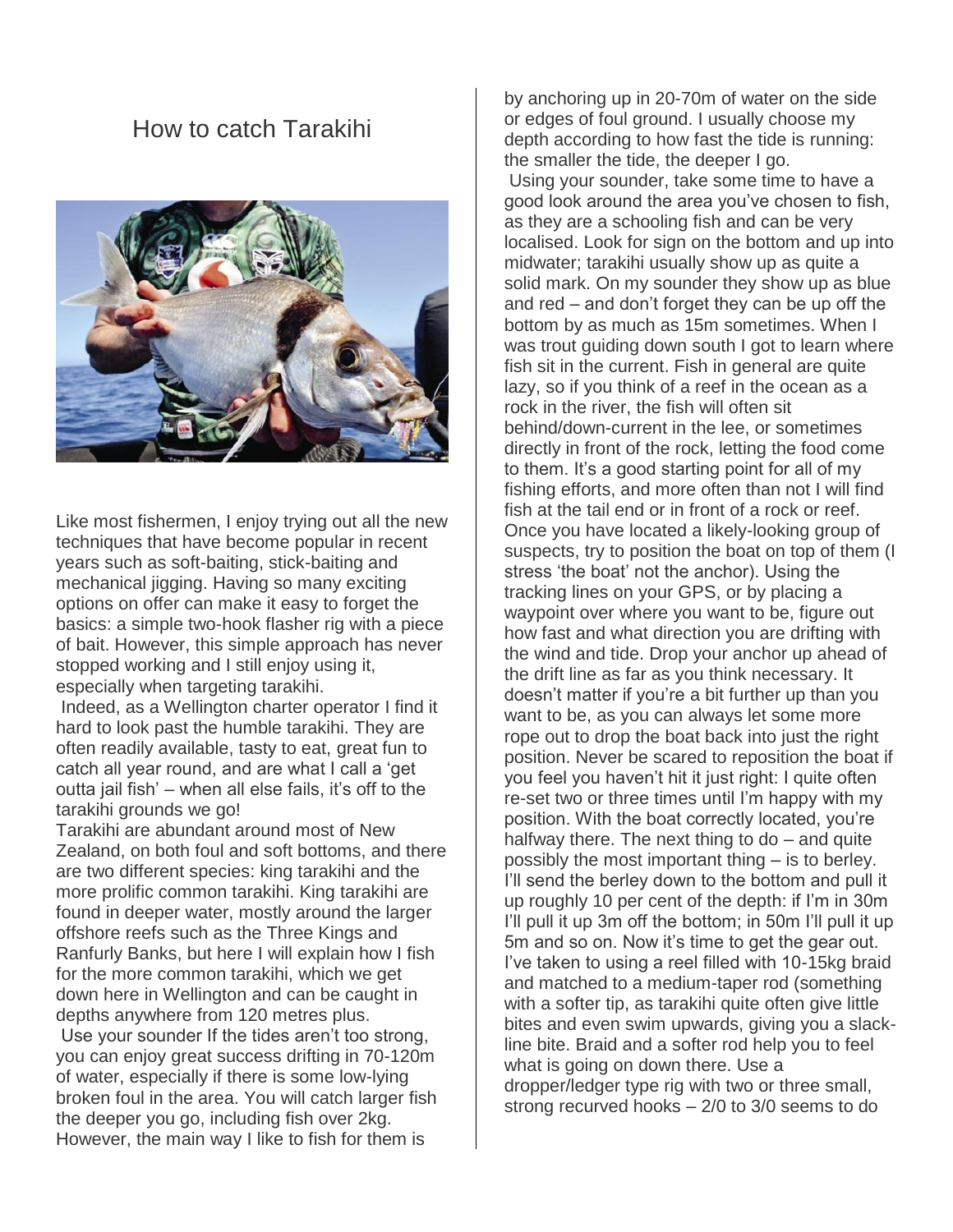the trick, as tarakihi have small mouths for their size.



I suggest incorporating a strong 50-80lb trace; as you are normally fishing on or around a reef, there is always a chance of something else eating your bait, including kingfish, warehou or trevally. You want to be able to handle the unexpected if you're lucky enough to have something larger jump on. Using flash, or 'bling' as I like to call it, can work very well, and pink seems to be a consistent colour for me. As for sinkers, use a heavy enough weight to get the baits down to the bottom and then combat the tide so not too much angle occurs on your line. Try to place your hooks close to the berley source because the fish will congregate around it. This means winding up off the bottom a few turns to match the berley pot height; it also gets you away from some of the pesky reef fish that like to snap up your baits when they're hard on the bottom (like our little friends the baby blue cod). I believe that all well-known baits can be effective for tarakihi, but my favourites are squid, skippy and fresh kahawai. As long as it's not twoweek-old pink, stinky squid, it should do the trick. Bait size is far more important than the type of fish/shellfish it is. Use small baits – and I mean small: a bait the size of your thumbnail will outfish a bait the size of your whole thumb any day. Just hook the bait through one end. This does two things: it allows the bait more movement in the water and usually prevents the bait from clogging up the hook's gape. If using recurved hooks, remember not to strike; just a gentle lift

and wind is enough to set the hook home. Like most fish, morning and evening are the prime times for tarakihi, but I've found they definitely feed the best just before and after slack water. I'll try and anchor up a good hour or more before the turn of the tide – and I'm happy to fish through slack water, as this is the most likely time to catch something different, such as a john dory or even a hapuku. –



Article written by Matt Dobson.

A man walked into a supermarket with his zipper down. A lady cashier walked up to him and said, "Your barracks door is open." This is not a phrase men normally use, so he went on his way looking a bit puzzled. When he was about done shopping, a man came up and said, "Your fly is open."

He zipped up and finished his shopping. He then intentionally got in the line to check out where the lady was that told him about his "barracks door". He was planning to have a little fun with her. When he reached her counter he said, "When you saw my barracks door open did you see a soldier standing in there at attention?"

The lady (being smarter than a man) thought for a moment and said, "No, no I didn't. All I saw was a disabled veteran sitting on two duffel bags.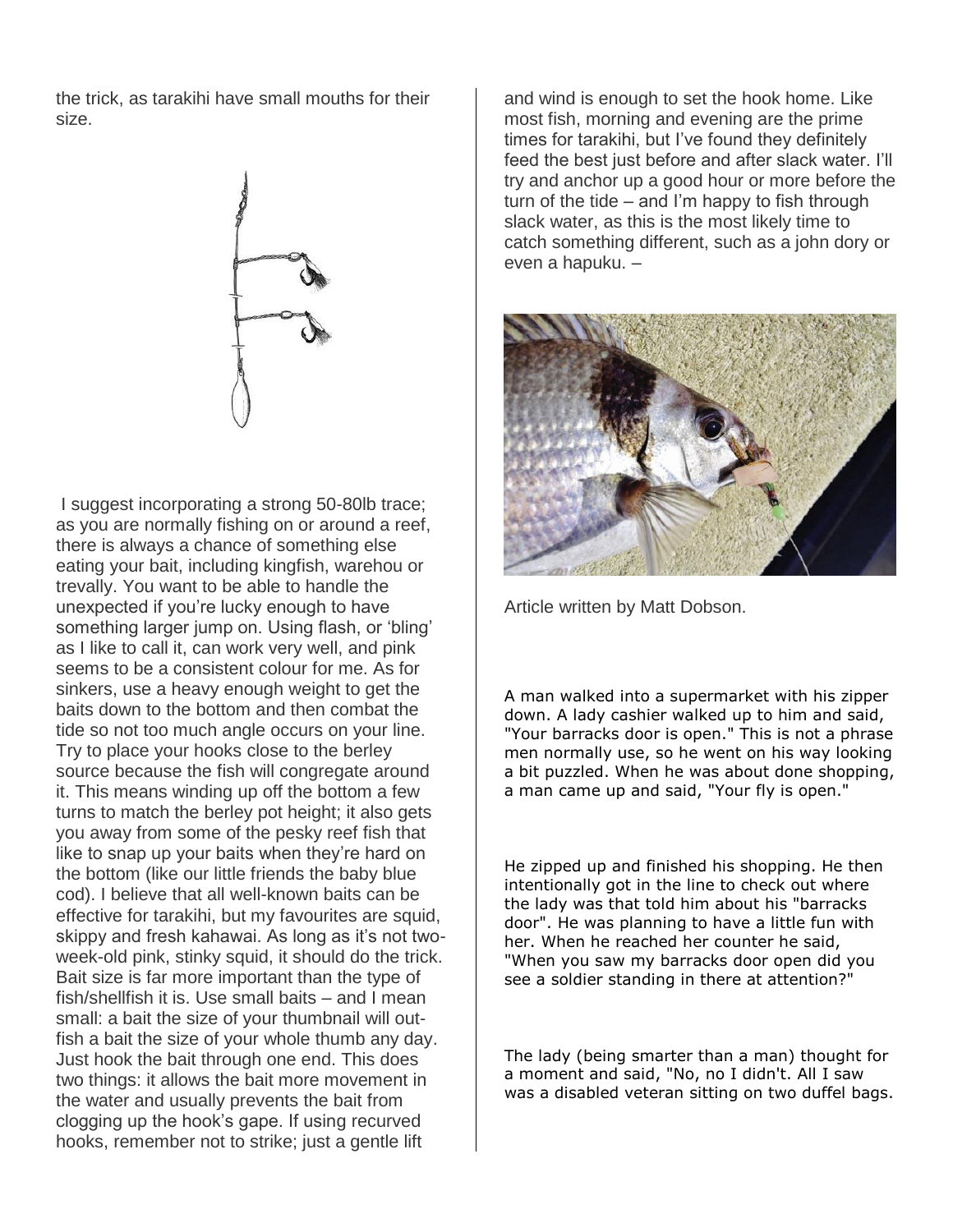# **PUKEMANU OPEN 2015.**

Main Sponsor- Wairarapa Hunting & Fishing

# **SECTION SPONSORS 2015.**

The Boat Shed & Autos- Kahawai King & Henry- Blue Cod Tunnell Tyres- Gurnard Farmlands - Greytown- Kingfish Hire Shop – Greytown-Tarakihi Pak 'n Save Masterton- Groper Auto Electrical Services(Wai )- Trumpeter **JUNIOR SECTION SPONSOR 2015.**

Anderson Hill.

# **Spot prize Sponsors 2015**

**LANGLANDS MOTORCYCLES, MASTERTON CARTERS, MASTERTON PGG WRIGHTSON MARTINBOROUGH PAIN & KERSHAW MARTINBOROUGH COTTER & STEVENS Ltd MARTINBOROUGH TOM WILON MOTORS MARTINBOROUGH GT BOYD PLUMBERS MARTINBOROUGH BILL STEPHEN ELECTRICAL MARTINBOROUGH PIONEER NZ DAINES CONTRACTORS, PIRINOA JOE KWONGON'S TAKEAWAYS, MARTINBOROUGH CENTURY BATTERIES MARTINBOROUGH MOTELS LIME GULLY WINES MARTINBOROUGH DONALD WILKIE SPRAYING, MARTINBOROUGH RD1 CARTERTON, EWEN GLASS MASTERTON HEAVEN SCENT FLORIST MASTERTON VALLEY PLUMBING Ltd MASTERTON KURIPUNI BOOKSHOP MASTERTON PLUMBING WORLD MASTERTON GREYTOWN HOTEL TURKEY RED HOTEL GREYTOWN WURTH AUTO PARTS, CARTERTON EV'S BAR, CARTERTON CARTERS CARTERTON BUCKHORN BAR & GRILL CARTERTON**

**DAVE WILTON, MASTERTON WAIRARAPA DIESEL SERVICES LTD CHALLENGE GREYTOWN SMITH HARE & CHRISTISON LTD CARTERTON WILD BLUE TACKLE SELECT SIGNS MASTERTON HOLLINGS FIRST ALUMINIUM, MASTERTON SWWMC , GREYTOWN SPARKIES ELECTRICAL LTD MASTERTON RD1 FEATHERSTON 207 PANEL & PAINT GREYTOWN SOUTH WAIRARAPA GROOMERS GREYTOWN SOUTH WAIRARAPA VETERINARY SERVICES CARTERTON KEINZLEY AGVET LTD CARTERTON DONAGHYS Ltd NZ WAIRARAPA ELECTRICAL & APPLIANCES CARTERTON STIHL SHOP GREYTOWN LAMB PETERS PRINT GREYTOWN MARGRAIN WINERY MARTINBOROUGH CONEY WINES MARTINBOROUGH CRIGHTON ITM, GREYTOWN ALLEVA NZ MASSON IMPLEMENTS LTD CARTERTON SARGENT MOTORCYCLES CARTERTON POPE & GRAY CONTRACTORS GREYTOWN REPCO MASTERTON NOEL LEEMING, MASTERTON JPL KITCHENS CUTTANCE ELECTRICAL SUBWAY, MASTERTON BOC NZ SOUTH WAIRARAPA AUTO SERVICES ACE PANEL & PAINT, MARTINBOROUGH DOUGHERTY WINES MICO'S PLUMBING, MASTERTON BNZ, PAHIATUA CALTEX, CHAPEL STREET FAGAN MOTORS, MASTERTON NORWOODS, MASTERTON A1 HOMES THE VILLAGE GRINDER SKIN & BODY BEAUTY FAGAN SUZUKI AUTO ELECTRICAL SERVICES MTF MASTERTON BNT BP, MARTINBOROUGH NZME-( RADIO NETWORK ) WELLINGTON FISHING CHARTERS SCOTTY'S MEATS, MARTINBOROUGH WRIGHTWOOD, MARTINBORUGH**